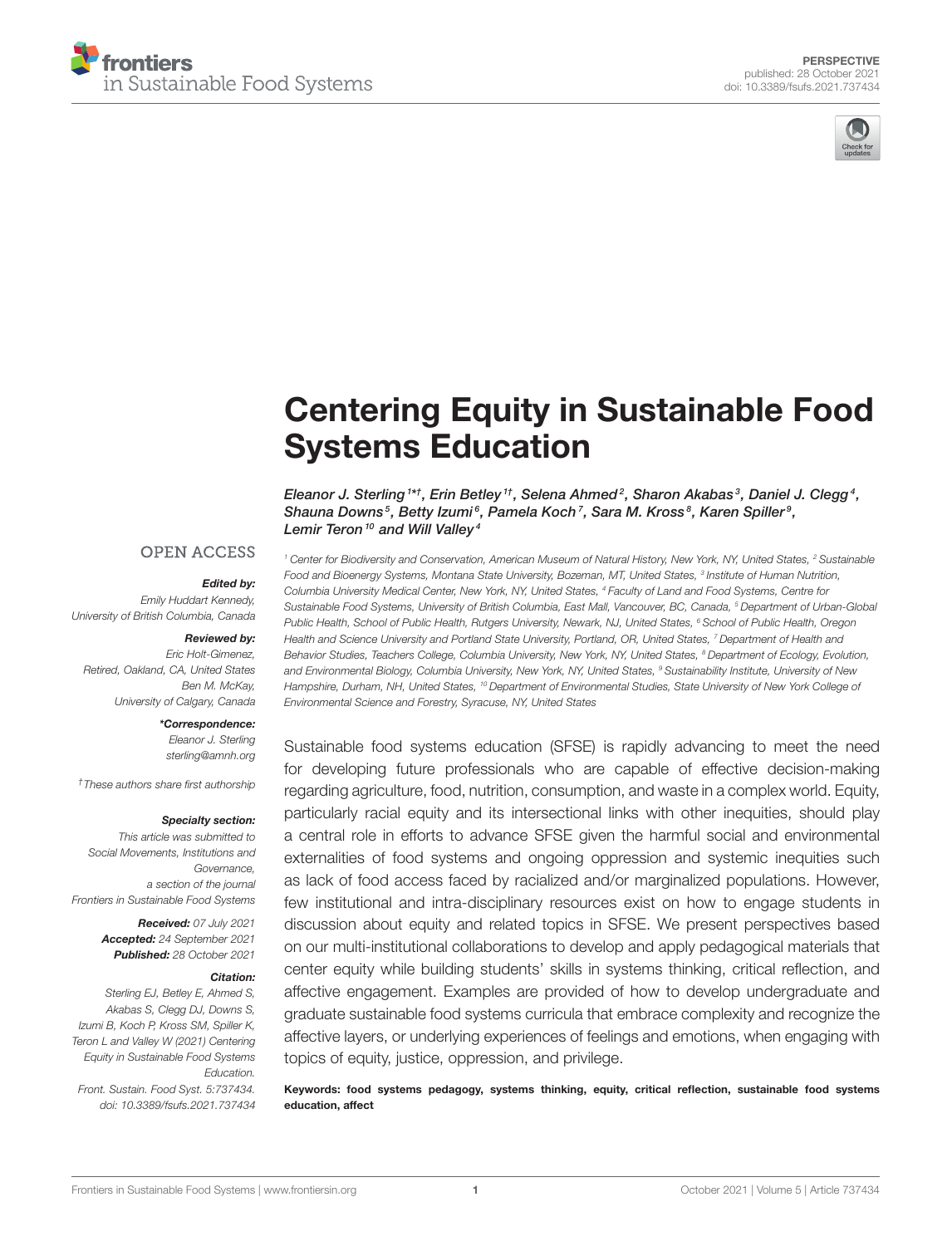# INTRODUCTION

Food systems<sup>[1](#page-1-0)</sup> are foundational drivers of change and power relationships on local to global scales, cutting across social, political, economic, health, and environmental systems. Poor quality diets are among the top contributors to the global burden of disease [\(Murray et al., 2020\)](#page-7-0), and producing the food that comprises these diets puts pressure on the earth's systems through major contributions to greenhouse gas emissions, fresh water use, and biodiversity loss [\(Willett et al., 2019\)](#page-8-0). Our current industrial food systems are not effectively contributing to the health of people or the planet, with notable disparities for the most vulnerable populations and regions (Global Nutrition Report, [2020\)](#page-7-1). However, discussions about "fixing a broken food system" in order to "feed the world" assume that food systems of the past functioned to produce equitable outcomes. This framing overlooks the violences of racial inequities, colonial histories, and disparities in power between privileged groups and marginalized groups that continue to be subject to harmful social and environmental externalities of food systems and ongoing oppression and systemic inequities due to exploitative globalization [\(Cadieux and Slocum, 2015;](#page-7-2) Holt-Giménez and Harper, [2016;](#page-7-3) [Holt-Giménez, 2017\)](#page-7-4)<sup>[2](#page-1-1)</sup>.

The way in which food is produced and moves through food supply chains impacts laborers and other stakeholders as well as consumer food environments, including the availability, affordability, acceptability, and sustainability of foods (Downs et al., [2020\)](#page-7-5). Systems thinking identifies innovative ways to reorient food systems toward the production and consumption of just, equitable, healthy, and sustainable diets and toward prioritizing access to affordable and culturally relevant food for all [\(Cadieux and Slocum, 2015;](#page-7-2) [Valley et al., 2018;](#page-8-1) Iowa State University Extension and Outreach, [2021\)](#page-7-6). Food systems thinking is an approach that goes beyond the conventional focus on linear and distinct food system elements and that moves toward accounting for more complex, interconnected, and dynamic linkages [\(Ingram et al., 2020\)](#page-7-7).

Given the complexity of the problems within our current food systems, there is a need for people from diverse disciplines trained in food systems thinking (cf. [Ingram et al., 2020\)](#page-7-7), regardless of the sector or discipline. Often described as multi-, inter-, and trans-disciplinary, sustainable food systems education (SFSE) is rapidly advancing, with a signature pedagogy that serves as a framework in which future practitioners in this field are educated and equipped to both compete in a dynamic and heterogenous job market and foster new vocational opportunities for food system transformation [\(Valley et al., 2018\)](#page-8-1). However, we argue that this training must center equity, $3$  particularly racial equity and its intersectional links with other inequities (Ebel et al., [2020;](#page-7-13) [Valley et al., 2020\)](#page-8-3). Concepts of sustainability often focus on environmental aspects with an "equity deficit" that fails to acknowledge connections with social needs, welfare, and economic opportunity for all [\(Agyeman et al., 2003\)](#page-7-14). Several U.S.-based organizations, from the Sustainable Agriculture Education Association<sup>[4](#page-1-3)</sup> to the Inter-Institutional Network for Food, Agriculture, and Sustainability<sup>[5](#page-1-4)</sup> to the Agriculture, Food, and Human Values Society<sup>[6](#page-1-5)</sup>, are starting to compile resources for their membership on how to teach about food systems in ways that center equity given the urgent need to address adverse effects of food production and distribution faced by marginalized populations.

An advancement toward centering equity in SFSE requires a fundamental shift from siloed, disciplinary ways of "seeing" the world to systemic approaches that embrace and work through complexity, uncertainty, and relationships (e.g., de Sousa Santos, [2014\)](#page-7-11). Systemic ways of knowing necessitate adopting a pluralistic approach to acknowledging the importance of diverse stakeholder perspectives in conceptualizing issues and recognizing outcomes and impacts of interventions. An equitycentered approach draws from an emergent understanding of relational systems thinking and cross-epistemological research and teaching [\(Goodchild, 2021\)](#page-7-15). Sustainable food systems education's engagement with pluralism and equity requires an awareness of historical and current power relations among stakeholders and their communities in order to interrupt the reproduction of systems of oppression within food systems. Developing systems thinking capacities within SFSE programs must center equity in ways that interrupt and interrogate colonialism, white supremacy, patriarchy, heteronormativity, ableism, and the "monoculture of the capitalist logic of productivity" [\(de Sousa Santos, 2014,](#page-7-11) p. 174). Not doing so is likely to reproduce the harms and violences of our current food systems [\(Giordano, 2017;](#page-7-16) [Stein et al., 2017;](#page-8-4) [Bansal, 2018\)](#page-7-17), such as attempts to improve food system outcomes that fail to give explicit attention to race and racializing processes, thereby reproducing racial inequities [\(Slocum, 2007;](#page-8-5) [Sullivan, 2014;](#page-8-6) [Valley et al., 2020\)](#page-8-3).

Rather than providing an extended analysis of the "why" of centering equity, here we write about the "how" in our own context. This paper describes efforts at several institutions, including multi-institutional collaborations, to develop and

<span id="page-1-0"></span><sup>&</sup>lt;sup>1</sup>Many people, particularly those from Indigenous and local communities, conceptualize food systems as encompassing the dynamic and reciprocal relationships between people and the places and spaces where we acquire food, prepare food, talk about food, exchange food, or generally gather meaning from food. Others focus more on elements of the food supply chain: "the elements (environment, people, inputs, processes, infrastructures, institutions, etc.) and activities that relate to the production, processing, distribution, preparation, and consumption of food, and the output of these activities, including socio-economic and environmental outcomes" [\(HLPE, 2017,](#page-7-8) p. 23). Regardless, food systems are deeply embedded elements of our daily lives and generate impacts across scales.

<span id="page-1-1"></span><sup>2</sup>For expanded debates between philosophies of oppression that go beyond our brief applied perspective, see [Nussbaum \(1993\)](#page-7-9), [Charusheela \(2009\)](#page-7-10), and de Sousa Santos [\(2014\)](#page-7-11). We base our perspective on the work of the Gesturing Towards Decolonial Futures collective (e.g., [Stein, 2019\)](#page-8-2) and [Mignolo's \(2011\)](#page-7-12) colonial matrix of power which addresses the interrelated facets of racism, colonialism, capitalism, enlightenment humanism, the nation-state, etc.

<span id="page-1-2"></span><sup>3</sup>Forms of equity include racial, age/generational, ability, class/economic, culture/ethnicity, gender, health (physical and mental), livelihood/employment, political, religion, sexual orientation, and urban/rural, among other categories of social differentiation.

<span id="page-1-4"></span><span id="page-1-3"></span><sup>4</sup> Sustainable Agriculture Education Association: [https://sustainableaged.org/.](https://sustainableaged.org/)

<sup>5</sup> Inter-institutional Network for Food, Agriculture, and Sustainability: [https://asi.](https://asi.ucdavis.edu/programs/infas) [ucdavis.edu/programs/infas.](https://asi.ucdavis.edu/programs/infas)

<span id="page-1-5"></span><sup>6</sup>Agriculture, Food, and Human Values Society: [https://afhvs.wildapricot.org/.](https://afhvs.wildapricot.org/)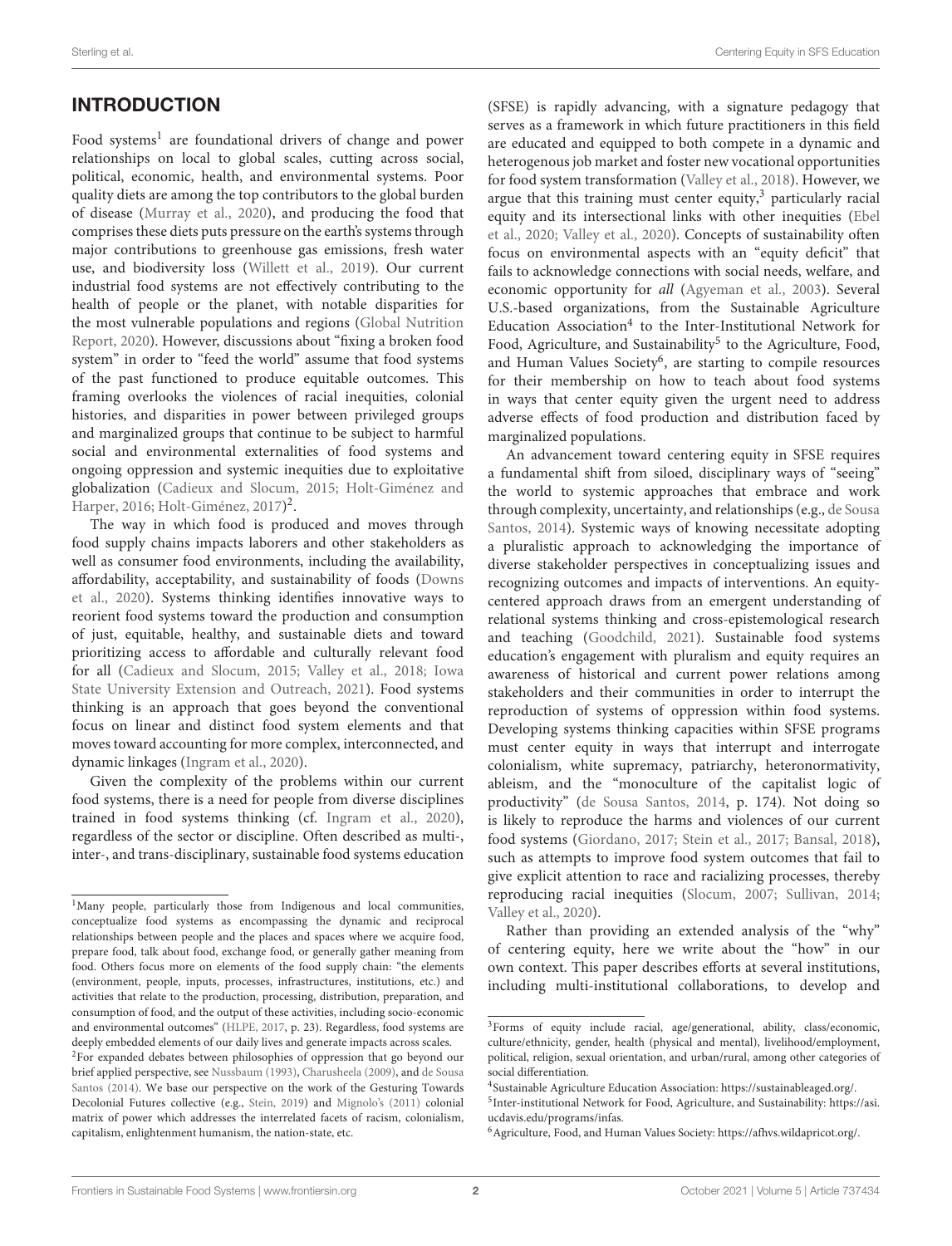apply pedagogical materials that center equity while building students' skills in systems thinking, critical reflection, and affective engagement.

### CENTERING EQUITY IN TEACHING AND FRAMING FOOD SYSTEMS

The cornerstone of our vision for SFSE pedagogy is equity and its full integration into curricula at the undergraduate and graduate level, instead of being discussed in one-off or certain class sessions. What will it take to bring about this vision? Here, we describe two multi-institutional collaborations and efforts by faculty at three different institutions to develop curricula that frame food systems in ways that center equity while fostering essential process skills.

### Multi-Institutional Collaboration for Developing Curriculum to Center Equity Teaching Food Systems Community of Practice

Fully integrating equity into sustainable food systems curriculum necessitates collective work across institutions. We support that a collaborative mechanism such as a Consortium or a Community of Practice (CoP) is critical for the adoption and full integration of equity into curricula. Here, we provide an example of our Teaching Sustainable Food Systems CoP that has been a collaborative mechanism for educators in North America to identify, develop, review, and share curriculum materials for SFSE.

Specifically, the "Teaching Food Systems CoP"[7](#page-2-0) was launched in 2016 by faculty members at Columbia University, in collaboration with the Center for Biodiversity and Conservation at the American Museum of Natural History, in parallel with the redesign of an undergraduate food systems course (described below). The goals of the CoP are to convene academics and practitioners focused on SFSE, to: (1) support and grow a CoP for developing and implementing curricula in food systems courses; (2) share materials using systems thinking frameworks to teach about food systems; and (3) foster assessment tools on student learning in systems thinking.

Several CoP members collaborated on a study to determine the extent to which SFSE programs in the U.S. and Canada address equity and proposed an equity competency model to support the development of future professionals capable of dismantling inequity in the food system [\(Valley et al., 2020\)](#page-8-3). The authors argue that the limited number of SFSE programs explicitly stating equity terms (17%) indicates a significant gap between the knowledge, skills, and attitudes being called for by food justice scholars and activists and the educational outcomes associated with institutions responsible for preparing future professionals. Given the findings, the CoP Subcommittee on Equity, Inclusion, Diversity, and Justice and Indigenous Peoples and Local Communities (EIDJ and IPLCs) developed training materials that explore how teachers and students in undergraduate and graduate STEM classrooms can engage with EIDJ content in ways that recognize affect—feelings and emotions [\(Isen et al., 1987\)](#page-7-18). Since affect controls cognitive behavior [\(Isen et al., 1987;](#page-7-18) [Carver and Scheier, 2001\)](#page-7-19), we support that affect and affective states including emotion, mood, interpersonal stance, attitudes, and personality traits [\(Scherer, 2005\)](#page-8-7) are recognized within SFSE learning contexts and are critical to centering equity in this context. It is important for sustainable food systems educators to consider the words of [Zembylas \(2013\)](#page-8-8): "classrooms are not homogeneous environments with a common understanding [or experience] of oppression, but deeply divided places where contested narratives are steeped in the politics of emotions to create complex emotional and intellectual challenges for teachers" (p. 181).

During training sessions with fellow CoP members, the EIDJ and IPLCs Subcommittee asked educators to consider the role of emotion and affective state in key relationships in teaching and learning [between students and teachers, subject matter, fellow students, and developing self, as per [Quinlan \(2016\)](#page-8-9), as well as between teacher and teacher]. This approach draws from the work of [Fawaz \(2016\)](#page-7-20) in that explicit attention to the variation and shifting intensity of affective responses can result in productive aspects of encounters with pain and trauma, working to expand students' feelings in order to encourage investment in redressing issues of structural oppression, such as racism, sexism, homophobia, and colonialism. In sustainable food systems, these issues are central and foundational. Ultimately, critical pedagogical strategies must function within the larger context of how structural inequality is operationalized in departments and across campuses. It is imperative to move in the direction of democratic pedagogy, informed by transformational connections coupling the classroom and society. This approach connects education with social and political change, making the classroom a lens in which change and action is understood (de los Reyes et al., [2001\)](#page-7-21), especially when local framing can aid qualitative inquiry<sup>[8](#page-2-1)</sup> [\(Stanley and Haynes, 2019\)](#page-8-10).

At the same time, such pedagogies pose risks to traumatized students and they demand comprehensive preparation, considerations of safety, and accountability for student wellbeing (also see [Clegg et al., 2021,](#page-7-22) this issue). Requiring systemically traumatized students to engage affectively can reinscribe marginalization and exclusion from educational environments [\(Dalton et al., 2017;](#page-7-23) [Cordova-Cobo and Cobo,](#page-7-24) [2020;](#page-7-24) [Wahl, 2021\)](#page-8-11). Institutional support and resources for this critical trauma-informed preparation may not be as readily available as it should be. Nevertheless, the dual moral imperatives of addressing injustice on the one hand, and not traumatizing already marginalized students on the other, remain in tension. Much of this critical trauma-informed education is both readily available and of basic professional and moral importance. Through recognizing the necessity of considering affect in SFSE curricula, Subcommittee members have identified strategies

<span id="page-2-0"></span><sup>7</sup>Teaching Food Systems Community of Practice: [https://tinyurl.com/44mkzfca.](https://tinyurl.com/44mkzfca)

<span id="page-2-1"></span><sup>8</sup>As quoted in an interview of scholar Yvonna Lincoln: "There are plenty racial and social injustice issues close to our own institutions, in places where we can explore, with critical qualitative research, scenarios of oppression, inequity, discrimination, and make compelling cases for serious policy revisions" [\(Stanley and Haynes, 2019,](#page-8-10) p. 1921).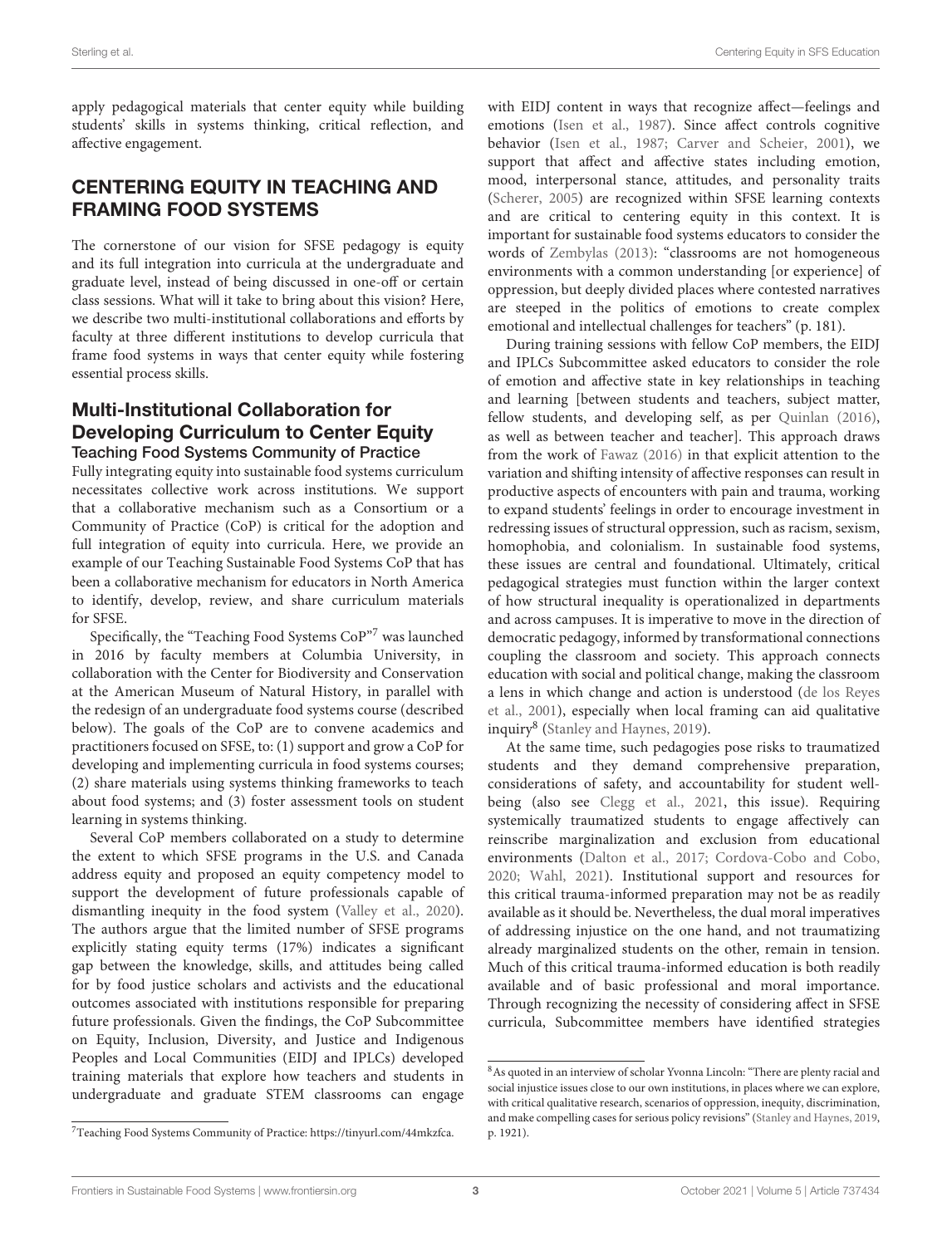for developing capacities to be safe, self-aware, accountable, and intellectually generative when engaging with EIDJ content (**[Table 1](#page-4-0)**; also see Appendix 1 in **[Supplementary Material](#page-7-25)** for supplementary resources for educators).

### Inclusive Food Systems Curriculum USDA Higher Education Challenge Project

Faculty from Montana State University, University of British Columbia, and University of Minnesota launched the Sustainable Food Systems Consortium in 2013 and have been collaborating on a project titled "Advancing an Inclusive Food Systems Curriculum based on a Signature Pedagogy" supported by a USDA Higher Education Challenge (HEC) grant focused on creating inclusive and replicable 4-year core curricula models for Baccalaureate degree-level SFSE programs, guided by a signature pedagogy model of cognitive maturation in young adults (Valley et al., [2018\)](#page-8-1) as well as methods for enhancing inclusion of underrepresented students. These curricula models include a range of materials such as curriculum maps, lesson plans, hands-on course activities, and evaluation tools that are aligned to the sustainable food systems signature pedagogy including holistic and pluralistic ways of understanding sustainability challenges, experiential learning, and participation in collective action projects. The learning approaches of the sustainable food systems signature pedagogy are recognized to be inclusive of diversity of perspective and supportive of underrepresented students [\(Valley et al., 2018\)](#page-8-1) as well as catering to multiple learning styles essential for designing inclusive curricula that account for students' educational, cultural, and social background and experience [\(Smith, 2002\)](#page-8-12). Additional inclusion approaches being implemented by participants of this project for centering equity in the curriculum include: (1) focus on complex issues of public welfare; (2) development of civic identity; (3) appreciation of different forms of knowledge and understanding; (4) peer support and; (5) skill development for addressing food system issues in multi-sector and multi-cultural settings [\(Whittaker and Montgomery, 2012\)](#page-8-13).

Participants of this project further developed adaptable learning outcomes for SFSE where each learning outcome is framed with consideration of justice, equity, diversity, and inclusion [\(Ebel et al., 2020\)](#page-7-13). As an example of a product of this effort, members of the collaboration at the University of British Columbia published the Just Food Educational Resource[9](#page-3-0), a teaching and learning open education resource for postsecondary instructors and other educators interested in teaching food justice and equity.

Additionally, participants of this project collaborated with the Teaching Food Systems CoP to offer the "Teaching Sustainable Food Systems in Our Times Sandbox Webinar Series<sup>[10](#page-3-1)</sup>," to provide professional development opportunities for educators to enhance and share knowledge and skills regarding justice, equity, diversity, and inclusion. Multiple webinars in this series provide examples of how to integrate equity-minded curriculum into teaching and learning including through self-reflection, storytelling, cultural protocol, positionality, Indigenous methodologies, multicultural texts, and community partnerships.

Most recently, HEC grant collaborators partnered with Gesturing Towards Decolonial Futures<sup>[11](#page-3-2)</sup>, an arts/research collective based at the University of British Columbia aiming to identify and deactivate colonial habits of being and to gesture toward the possibility of decolonial futures. Collaborators facilitated a 6-week professional development program for sustainable food systems educators in the U.S and Canada to explore contributions of decolonial perspectives and embodied practices in relation to SFSE.

### Program and Course-Level Efforts Montana State University

Faculty of the Master of Science in Sustainable Food Systems and Bachelor of Science in Sustainable Food and Bioenergy Systems at Montana State University (MSU) have been centering equity in the curriculum through evaluation and modification of course content. Specifically, the faculty have been developing content that emphasizes systems thinking, critical and deep reflection, interdisciplinarity, collaboration and communication with diverse stakeholders, future visioning and design, practical skills, experiential learning, and participation in collective action projects [\(Jordan et al., 2014;](#page-7-26) [Valley et al., 2018\)](#page-8-1). Most recently, MSU faculty have been revising existing curriculum of core courses in the sustainable food systems programs to better align with consideration for equity-minded approaches and content. For example, the "Food Environments and Sustainable Diets" graduate course expanded its focus of examining linkages between food environments, food security, diets, sustainability, and health within the frameworks of socio-ecological theory and policy to also include linkages with equity. Each of the five course units aligned to different dimensions of food environments and sustainable diets were modified to include content and assignments focused on health equity, food access, affordability, cultural relevance, food sovereignty, and Indigenous peoples' food systems. In addition, students of this course participated in the 21-day Racial Equity Habit Building Challenge developed by Food Solutions New England<sup>[12](#page-3-3)</sup> as an experiential assignment. Following participation in the Challenge, students engaged in reflection regarding their experience through pod discussions and written reflections, including their perspectives of applying learnings and awareness to their work in the food system. The course syllabus for "Food Environments and Sustainable Diets" can be found in **[Supplementary Material](#page-7-25)**.

### Rutgers University

Rutgers School of Public Health's Public Health Nutrition Concentration within its Master of Public Health program has also been centering equity within its curriculum. Two

<span id="page-3-0"></span><sup>9</sup> Just Food Educational Resource: [https://justfood.landfood.ubc.ca/.](https://justfood.landfood.ubc.ca/)

<span id="page-3-1"></span><sup>10</sup>Teaching Sustainable Food Systems in Our Times Sandbox Webinar Series [https://waferx.montana.edu/sandbox\\_webinar\\_series.html.](https://waferx.montana.edu/sandbox_webinar_series.html)

<span id="page-3-2"></span><sup>11</sup>Gesturing Towards Decolonial Futures: [https://decolonialfutures.net/.](https://decolonialfutures.net/)

<span id="page-3-3"></span><sup>12</sup>21-day Racial Equity Habit Building Challenge developed by Food Solutions New England: [https://foodsolutionsne.org/21-day-racial-equity-habit-building](https://foodsolutionsne.org/21-day-racial-equity-habit-building-challenge/)[challenge/.](https://foodsolutionsne.org/21-day-racial-equity-habit-building-challenge/)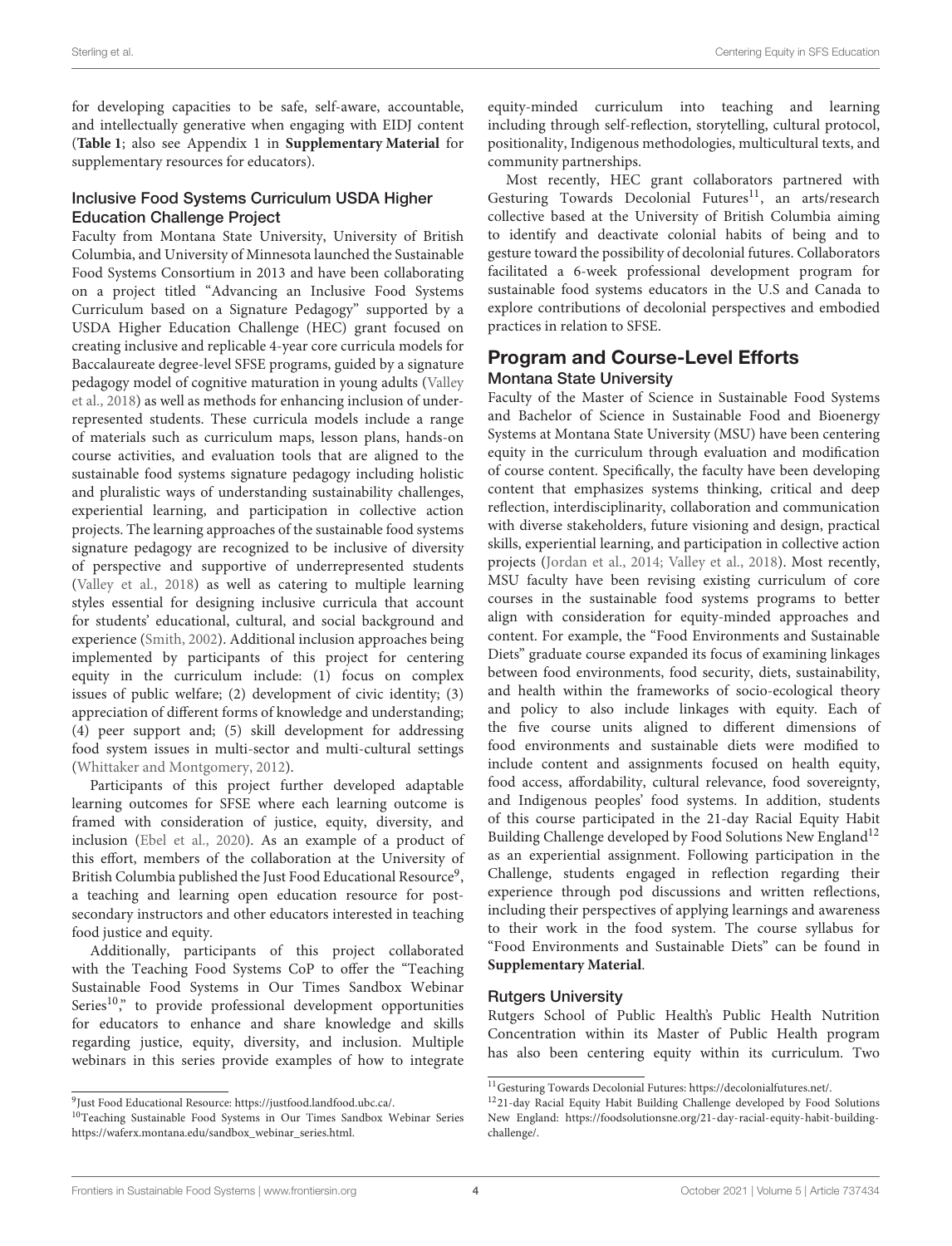<span id="page-4-0"></span>TABLE 1 | Strategies for educators to consider the role of emotion and affective state when centering equity in sustainable food systems education.

| <b>Strategies</b>                                                                                                                                                                                                                                                                                                                                                                          | <b>Examples and tactics</b>                                                                                                                                                                                                                                                                                                                                                                                                                                                                                                                                                                                                                                                                                                                                                                                                                                                                                                                                                                                                                                                                                                                                                                                                                                                                                                                                                                                                                                                                                                                                                                  | <b>Key resources</b>                                                                                                                                                                                              |
|--------------------------------------------------------------------------------------------------------------------------------------------------------------------------------------------------------------------------------------------------------------------------------------------------------------------------------------------------------------------------------------------|----------------------------------------------------------------------------------------------------------------------------------------------------------------------------------------------------------------------------------------------------------------------------------------------------------------------------------------------------------------------------------------------------------------------------------------------------------------------------------------------------------------------------------------------------------------------------------------------------------------------------------------------------------------------------------------------------------------------------------------------------------------------------------------------------------------------------------------------------------------------------------------------------------------------------------------------------------------------------------------------------------------------------------------------------------------------------------------------------------------------------------------------------------------------------------------------------------------------------------------------------------------------------------------------------------------------------------------------------------------------------------------------------------------------------------------------------------------------------------------------------------------------------------------------------------------------------------------------|-------------------------------------------------------------------------------------------------------------------------------------------------------------------------------------------------------------------|
| Learn about and practice trauma-informed<br><b>teaching</b> , including the need to realize, recognize, and<br>respond in the classroom setting <sup>a</sup> .                                                                                                                                                                                                                             | Consider how course content is likely to activate and unsettle students.<br>To engage in care:<br>1. Do assume many students are traumatized.<br>2. Do focus on empowering ways of relating (consent, giving control).<br>3. Be prepared to do the work (e.g., address lack of knowledge,<br>unawareness of unconscious biases, and assumptions in yourself and<br>others, through learning about trauma-informed teaching and building<br>support within institutions for this work).<br>4. Do prepare students for difficult material or processes.<br>5. Do give power to students to care for themselves by turning off cameras,<br>declining to participate in activities, and being observers rather than<br>participants.<br>6. Do plan for the extra time it takes to hold space for processing<br>and reacting.<br>Specific harms to avoid:<br>1. Do not address content related to systems of historical and on-going<br>forms of oppression without first seeking resources to support<br>completing self-awareness work and basic education (see example<br>resources in next column).<br>2. Do not make assumptions about identity, migration, citizenship, or race<br>based on appearance or language skills.<br>3. Do not tokenize marginalized/racialized students or focus on them as<br>representatives when issues arise.<br>4. Do not provoke/require students to relive or re-tell individual stories of                                                                                                                                                                | Zembylas, 2013; Fawaz,<br>2016; Thomas et al., 2019;<br>Cordova-Cobo and Cobo,<br>2020; Valley et al., 2020;<br>Clegg et al., 2021, this<br>issue; resources in<br>Appendix 1 in<br><b>Supplementary Material</b> |
| Articulate course goals that center affective<br><b>capacities</b> to engage with topics of privilege,<br>oppression, equity, and justice, while recognizing that<br>marginalized students have often already been forced to<br>develop affective skills for surviving daily experiences of<br>systemic oppression, and that evaluations based on<br>retraumatizing activities are unjust. | trauma in class or assignments.<br>Avoid role playing where students of one background have to assume the<br>role of an individual from a traumatized group, especially if there might be<br>members of that traumatized group in the classroom.                                                                                                                                                                                                                                                                                                                                                                                                                                                                                                                                                                                                                                                                                                                                                                                                                                                                                                                                                                                                                                                                                                                                                                                                                                                                                                                                             | de los Reyes et al., 2001;<br>Stanley and Haynes, 2019                                                                                                                                                            |
| Recognize and consider the difference between<br>individual and collective affective states in a<br>classroom.                                                                                                                                                                                                                                                                             | Incorporate activities throughout a course that draw attention to individual<br>affect that can both facilitate and distract from academic participation, as<br>well as recognize collective affect circulating at the group level.<br>1. One example of such an activity is inspired by the body-based practices<br>in Menakem (2017) and can be conducted together with students before<br>engaging with material that can impact affective load and circulation.<br>2. Breathe: Ask students to take a deep breath, inhaling slowly through the<br>nose, letting chest, and belly expand, then exhaling through the mouth.<br>3. Scan and Connect: Invite students to settle in, feet flat on the floor,<br>engage their core, straighten back and shoulders, tuck chin in, and<br>breathe in deeply again and hold the breath while connecting with<br>sensations in their body, noticing areas of construction, tightness, pain,<br>emptiness, mood, energy. Ask students to try to identify the sensations<br>within their body.<br>4. Release: Ask students to breathe in, hold their breath, raise their<br>shoulders to their ears, clench jaw, tighten all the muscles in their body<br>and hold for three counts, then release (loudly if preferable). Repeat two<br>more times.<br>5. Reflect: Ask students to think about the sensations they felt during the<br>exercise, and ask them to pay attention to when they feel these<br>sensations throughout their day and what causes these feelings to occur,<br>to raise awareness of how affect is manifest within their body. | Nahl, 2004; Dalton et al.,<br>2017; Menakem, 2017;<br>Kubala, 2020                                                                                                                                                |
| Address potential lack of knowledge or awareness<br>by educators, school administrators, and students<br>about unconscious biases and assumptions.                                                                                                                                                                                                                                         | By understanding, and promoting the understanding by others of, the<br>harms that can occur in teaching and learning about SFSE and by focusing<br>on empowering ways of relating to the various identities and life experiences<br>of students, educators can be more prepared for uncertainty and to<br>facilitate confrontation.                                                                                                                                                                                                                                                                                                                                                                                                                                                                                                                                                                                                                                                                                                                                                                                                                                                                                                                                                                                                                                                                                                                                                                                                                                                          | Dee and Gershenson, 2017;<br>Tate and Page, 2018 (note,<br>neither directly engages<br>SFSE); Valley et al., 2020                                                                                                 |

*(Continued)*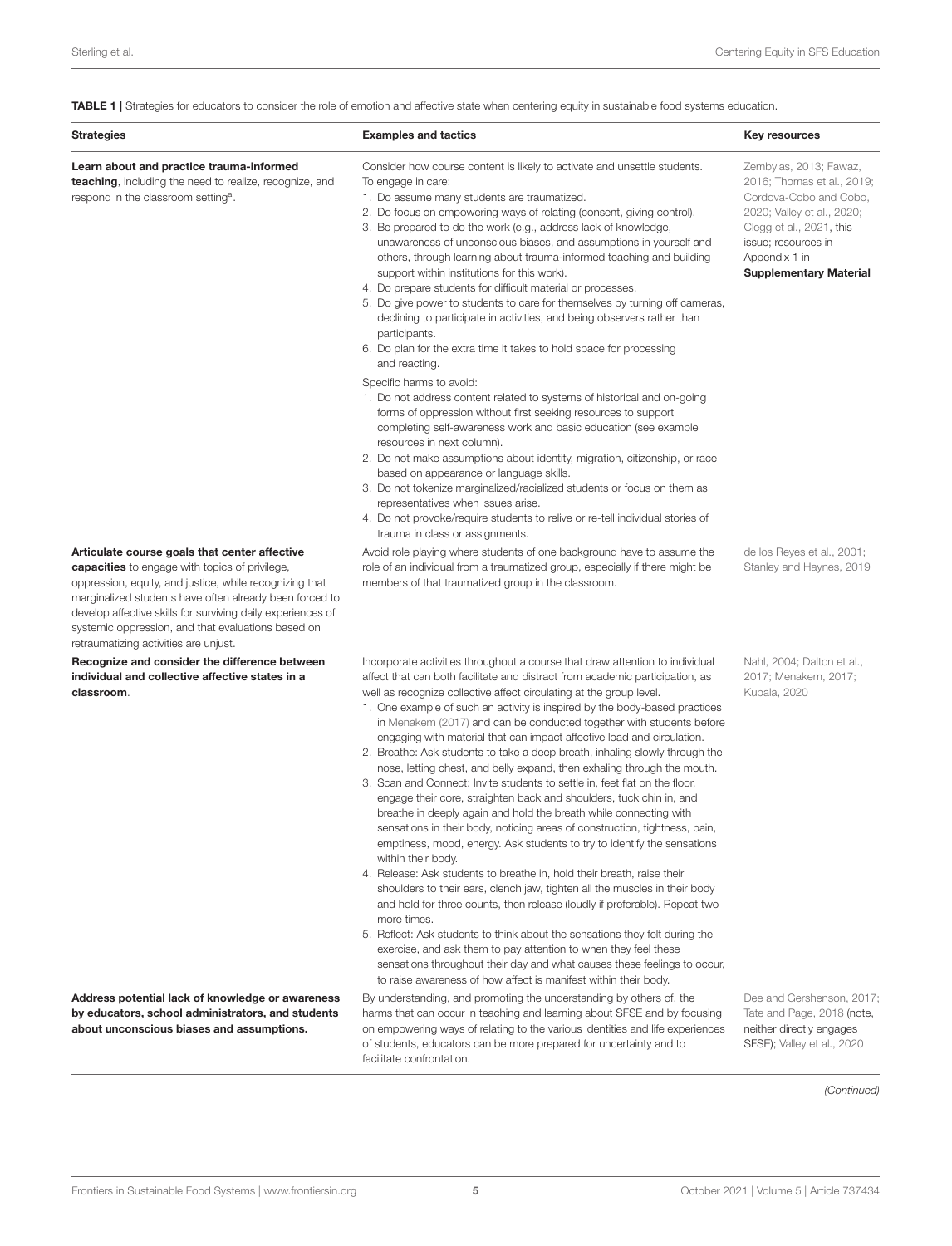### TABLE 1 | Continued

| <b>Strategies</b>                                                                                                                                                                                                                                                                                                                                                                                         | <b>Examples and tactics</b>                                                                                                                                                                                                                                                                                                                                                                                                                                                                                                                                                                                                                                                                                                                                                      | Key resources                                                       |
|-----------------------------------------------------------------------------------------------------------------------------------------------------------------------------------------------------------------------------------------------------------------------------------------------------------------------------------------------------------------------------------------------------------|----------------------------------------------------------------------------------------------------------------------------------------------------------------------------------------------------------------------------------------------------------------------------------------------------------------------------------------------------------------------------------------------------------------------------------------------------------------------------------------------------------------------------------------------------------------------------------------------------------------------------------------------------------------------------------------------------------------------------------------------------------------------------------|---------------------------------------------------------------------|
| Be accountable for the process of engaging in<br>these topics with students, and open to feedback<br>from students and fellow educators. Work to recognize<br>the potential for critical pedagogy-driven by education<br>centered on both social change in the classroom and<br>throughout society-"driven by diverse ideas, options,<br>backgrounds, groups, and theories." (McArthur, 2010,<br>p. 494). | Ultimate accountability goes beyond objectives and goals on the front end<br>(course design) and evaluations on the back end. Educators should<br>consider who is and is not in the classroom, and should build meaningful<br>relationships with community partners through collaborations and pluralized<br>design, where course content is co-planned and co-produced with invited<br>community partners.                                                                                                                                                                                                                                                                                                                                                                      | Mountz et al., 2008;<br>McArthur, 2010; Stein et al.,<br>2020, 2021 |
| Challenge students to consider the complexity of<br>how ecological sustainability and social equity and<br>justice intersect and interplay in real world<br>situations.                                                                                                                                                                                                                                   | By exploring dilemmas presented in the real world, students build an<br>understanding, appreciation, and desire to have the broad scope of<br>considering sustainability and equity in food system challenges and<br>solutions. One example of this is to explore avocado production in Mexico.<br>Avocados are often a favorite food of many students who have not<br>considered how they are causing forest destruction and encroaching on<br>monarch butterfly sanctuary land, or how the people producing avocados<br>for export are experiencing human rights abuses. Using a popular food,<br>avocados, to explore interconnections of sustainability and equity enables<br>students to expand their resolve to think broadly when encountering all food<br>system issues. | Leonard, 2019; Mondragón<br>and López-Portillo, 2020                |

a "Realize the widespread impact of all forms of trauma—including racial and historical trauma—on children's development and school functioning as well as the diversity of student *responses to trauma...recognize the signs and symptoms of all forms of trauma in students and families...respond by fully integrating knowledge about all forms of trauma into policies, procedures, and practices, and seek to actively resist re-traumatizing students and families" [\(Cordova-Cobo and Cobo, 2020,](#page-7-24) para. 6).*

of the required courses, "Global Food Systems and Policy" and "Global Food and Culture" were designed to provide students with a deeper understanding of the elements of the food system and how they influence nutrition, health, environmental, social, economic, and equity outcomes. Equity is addressed throughout these courses in lecture content, assigned readings, videos and podcasts, in-class discussions, and assignments.

Assignments include reflections that require students to critically think about topics such as cultural appropriation of food, how food production systems influence our diets, how to intervene within the food system to improve health and equity outcomes, among others. By encouraging students to critically examine the root causes of inequity throughout our food systems they will be better positioned to identify solutions aimed at addressing it in their future work. Course syllabi and descriptions of the assignments can be found in **[Supplementary Material](#page-7-25)**.

### Columbia University

First developed and offered by Columbia University's Department of Ecology, Evolution, and Environmental Biology in 2011, "Food, Ecology, and Globalization" was a broad survey course for science and non-science majors with a focus on the factors that influence food choice and the implications of those choices at many scales. In 2018 and 2020, a core team of instructors redesigned the course to more intentionally center racial equity and food justice, working with students through each class session to explore the context for how racism and equity operate within food systems with a key learning outcome that students be able to understand and describe why equity is at the heart of food system transformation. For example, in 2020, the core team collaborated with Spiller (UNH) to develop a new course session "Introduction to Systems Thinking as a Tool For Understanding Food Systems and the Role of Racism in Food Systems." During this virtual session, students were introduced to a framework for understanding levels of racism developed by Race Forward: The Center for Racial Justice Innovation [\(2014\)](#page-8-18), and applied this framework to food systems, then worked in breakout groups to use the systems thinking tool "rich pictures" to visualize the topic and analyze the role of racism within food systems. This session, and several others throughout the course, focused on the use of innovative tools to bridge different levels of content knowledge and surface systemic drivers of social-ecological systems (several of the materials used in the course were published by the Network of Conservation Educators and Practitioners<sup>[13](#page-5-0)</sup>, see [Betley et al., 2021a,](#page-7-35)[b,](#page-7-36) and [Paxton et al., 2021\)](#page-7-37). The course syllabus and descriptions of the assignments can be found in **[Supplementary Material](#page-7-25)**.

### **DISCUSSION**

Given the harmful social and environmental externalities of food systems and ongoing oppression and systemic inequities, it is critical for equity, and particularly racial equity, to be a central focus in efforts to advance SFSE. However, few resources exist regarding how to engage students in equity and related topics in SFSE. Here, we provide examples of multiinstitutional collaborations and program efforts to develop and apply pedagogical materials that center equity while building students' skills in systems thinking, critical reflection, and affective engagement. Importantly, we support collaborative mechanisms for identifying and sharing pedagogy such as

<span id="page-5-0"></span><sup>13</sup>Network of Conservation Educators and Practitioners: [https://ncep.amnh.org/.](https://ncep.amnh.org/)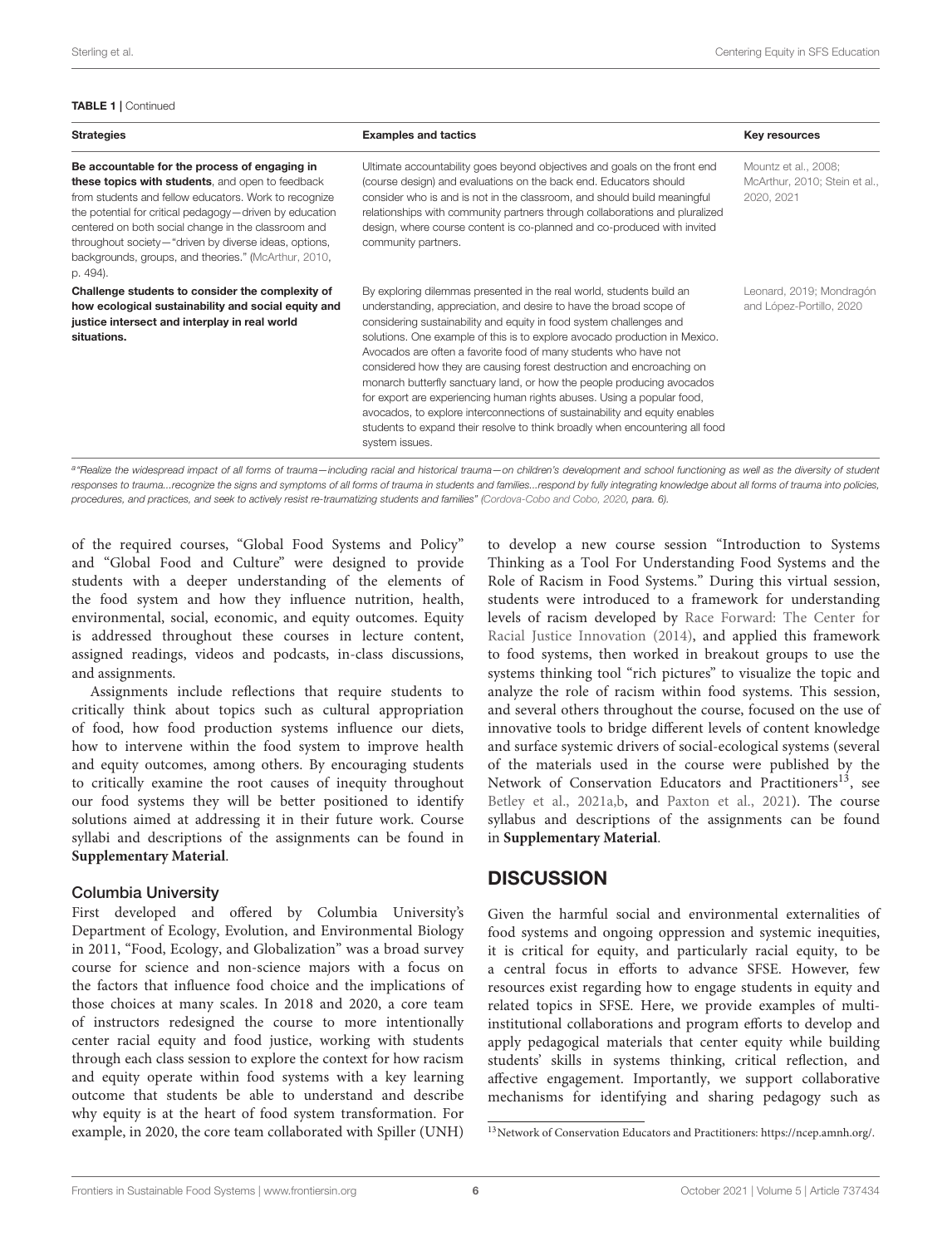the Teaching Food Systems CoP and the Inclusive Food Systems Curriculum USDA HEC project. These are examples of multi-institutional collaboratives to facilitate co-development of pedagogical approaches to teaching and framing food systems that center equity.

All of the efforts we describe have reinforced to us, as educators, the need to engage both colleagues and students in these equity-centered discussions, and the need for continual professional development to improve the ways in which we engage. For example, simply adding content about racial equity to a course syllabus is insufficient and can perpetuate harms against racialized students who may be systemically traumatized. We encourage sustainable food systems educators to carefully study and consider how they incorporate affect in their pedagogical approaches, with strategies presented in **[Table 1](#page-4-0)** as a possible starting point including specific tactics that have been successfully employed in our classrooms. We also encourage the development, expansion, and strengthening of new and existing multi-institutional collaborations that broaden our understanding of how best to develop future professionals capable of effective decision-making in a complex world, and allow educators to share resources and lessons learned from varied and iterative approaches across diverse student populations.

# DATA AVAILABILITY STATEMENT

The original contributions presented in the study are included in the article/**[Supplementary Material](#page-7-25)**, further inquiries can be directed to the corresponding author.

# AUTHOR CONTRIBUTIONS

SAh, SAk, EB, ES, LT, and WV led the conception and design of the perspective. DC, BI, LT, and WV developed content on affective considerations for educators when engaging with EIDJ content. EB and ES led the drafting of the manuscript and all authors contributed to writing and revision. All authors gave final approval of the version to be published.

# FUNDING

The material is based upon work supported by the National Science Foundation (NSF) under Grant No. 1711411 and the United States Department of Agriculture (USDA) Higher Education Challenge Grant, National Institute of Food and Agriculture (Award Number: 2018-70003-27649). We also received generous support from the Columbia University Office of the Provost, Columbia University Center for Teaching and Learning, Columbia University Institute of Human Nutrition, and The Chapman Perelman Foundation. Support for this manuscript also came from Lynette and Richard Jaffe, and the Jaffe Family Foundation. The Teaching Food Systems CoP was funded by an unrestricted educational grant from Pharmavite, LLC to Columbia University's Institute of Human Nutrition. The funder was not involved in the study design, collection, analysis, interpretation of data, the writing of this article or the decision to submit it for publication.

# ACKNOWLEDGMENTS

We are grateful to Sarah Bergren for her dedicated support for the Teaching Food Systems Community of Practice. We acknowledge the Indigenous Nations and Peoples on whose traditional and ancestral homelands the institutions represented in this paper and its authorship are located. We recognize the longstanding significance of these lands, including ceded and unceded territories, for Indigenous Nations and Peoples past, present, and future. We believe that awareness of the resilience and flourishing of Indigenous Nations and Peoples in the face of historical and ongoing settler-colonialism, exclusion, coercion, and erasure is critically important. We are committed to building and nurturing relationships with Indigenous communities to address and overcome the legacy of these impacts in our own educational institutions and beyond, to disrupt and dismantle colonialism, and to celebrate and amplify the voices of Indigenous communities. The American Museum of Natural History, Columbia University, and Rutgers University are located on the traditional and ancestral homelands of the Lenape people. Montana State University stands on the traditional homelands and ancestral territory of the following Indigenous Nations and Peoples: the Apsáalooke (Crow), Ktunaxa (Kootenai), Niimiipuu (Nez Perce), Očhéthi Šakówin (Lakota), Piikani (Blackfeet), Qlipse (Pend Orielle), Seliš (Salish), Shoshone, and Tsétsêhéstâhese (Northern Cheyenne). Oregon Health and Science University and Portland State University are located on the traditional and ancestral homelands of the Multnomah, Kathlamet, Clackamas, Tumwater, and Watlala bands of the Chinook, the Tualatin Kalapuya, Molalla, Wasco, and many Indigenous nations of the Willamette Valley and Columbia River Plateau. The State University of New York College of Environmental Science and Forestry is located within the original territory of the Haudenosaunee, or Iroquois, Confederacy. The Vancouver campus of the University of British Columbia is located on the unceded territory of the x<sup>w</sup>maθk<sup>w</sup>ayam (Musqueam) people. The University of New Hampshire is located on the traditional lands of the Abenaki, Pennacook, and Wabanaki people. We encourage members of academia from all disciplines to work to understand the history of the lands where they live and work, develop meaningful relationships with the Indigenous Nations and Peoples of these places, and take action to support Indigenous communities. These relationships and dialogues can also help inform respectful and carefully considered acknowledgments of Indigenous Nations and Peoples and Native land and territories in professional endeavors where appropriate, including curricula, institutional websites, presentations, and messaging, as well as publications in peer-reviewed journals and gray literature.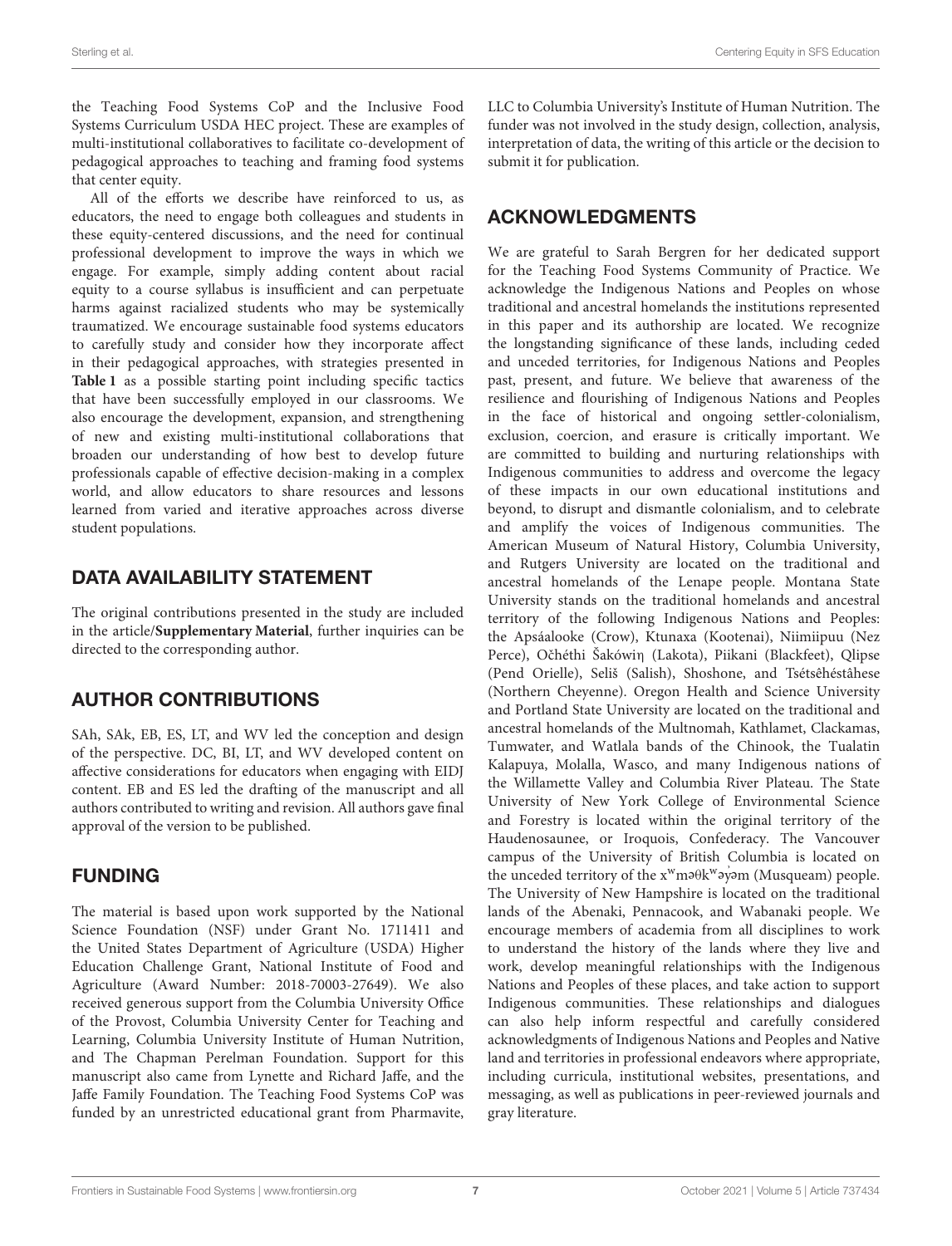### SUPPLEMENTARY MATERIAL

<span id="page-7-25"></span>The Supplementary Material for this article can be found [online at: https://www.frontiersin.org/articles/10.3389/fsufs.](https://www.frontiersin.org/articles/10.3389/fsufs.2021.737434/full#supplementary-material) 2021.737434/full#supplementary-material

Supplementary Data Sheet 1 | Appendix 1: Selected training and resources for educators to [Supplement Table 1](#page-7-25).

### **REFERENCES**

- <span id="page-7-14"></span>Agyeman, J., Bullard, R., and Evans, B. (eds.). (2003). Just Sustainabilities: Development in an Unequal World. Cambridge MA: MIT Press.
- <span id="page-7-17"></span>Bansal, D. (2018). Science education in India and feminist critiques of science. Contemp. Educ. Dialog. [15, 164–186. doi: 10.1177/09731849187](https://doi.org/10.1177/0973184918781212) 81212
- <span id="page-7-35"></span>Betley, E., Sterling, E. J., Akabas, S., Gray, S., Sorensen, A., Jordan, R., et al. (2021a). Modeling links between corn production and beef production in the United States: a systems thinking exercise using mental modeler. Lessons in Conservation 11, 26–32. Available online at: [https://www.amnh.org/research/](https://www.amnh.org/research/center-for-biodiversity-conservation/resources-and-publications/lessons-in-conservation/volume-11) [center-for-biodiversity-conservation/resources-and-publications/lessons-in](https://www.amnh.org/research/center-for-biodiversity-conservation/resources-and-publications/lessons-in-conservation/volume-11)[conservation/volume-11](https://www.amnh.org/research/center-for-biodiversity-conservation/resources-and-publications/lessons-in-conservation/volume-11) (accessed May 14, 2021).
- <span id="page-7-36"></span>Betley, E., Sterling, E. J., Akabas, S., Paxton, A., and Frost, L., (2021b). Introduction to systems and systems thinking. Lessons in Conservation 11, 9–25. Available online at: [https://www.amnh.org/research/center-for-biodiversity](https://www.amnh.org/research/center-for-biodiversity-conservation/resources-and-publications/lessons-in-conservation/volume-11)[conservation/resources-and-publications/lessons-in-conservation/volume-11](https://www.amnh.org/research/center-for-biodiversity-conservation/resources-and-publications/lessons-in-conservation/volume-11) (accessed May 14, 2021).
- <span id="page-7-2"></span>Cadieux, K. V., and Slocum, R. (2015). What does it mean to do food justice? J. Polit. Ecol. 22, 1–26. doi: [10.2458/v22i1.21076](https://doi.org/10.2458/v22i1.21076)
- <span id="page-7-19"></span>Carver, C. S., and Scheier, M. F. (2001). On the Self-Regulation of Behavior. New Yrk, NY: Cambridge University Press.
- <span id="page-7-10"></span>Charusheela, S. (2009). Social analysis and the capabilities approach: a limit to Martha Nussbaum's universalist ethics. Cambridge J. Econ. 33, 1135–1152. doi: [10.1093/cje/ben027](https://doi.org/10.1093/cje/ben027)
- <span id="page-7-22"></span>Clegg, D., Dring, C., and Valley, W. (2021). Preparing for affective pedagogy of injustice in STEM classrooms. Front. Sustain. Food Syst. this issue.
- <span id="page-7-24"></span>Cordova-Cobo, D., and Cobo, V. III (2020). Anti-racist, trauma-informed teaching. The Public Good. Available online at: [https://sites.google.com/tc.](https://sites.google.com/tc.columbia.edu/traumainformedteaching) [columbia.edu/traumainformedteaching](https://sites.google.com/tc.columbia.edu/traumainformedteaching) (accessed February 18, 2021).
- <span id="page-7-23"></span>Dalton, P. S., Gonzalez Jimenez, V. H., and Noussair, C. N. (2017). Exposure to poverty and productivity. PLoS ONE 12, e0170231. doi: [10.1371/journal.pone.0170231](https://doi.org/10.1371/journal.pone.0170231)
- <span id="page-7-21"></span>de los Reyes, E., Smith, H., Yazzie, T., Hussein, Y., and Tuitt, F. (2001). A Democratic Pedagogy for a Democratic Society: Education for Social and Political Change. Unpublished manuscript, Harvard Graduate School of Education.
- <span id="page-7-11"></span>de Sousa Santos, B. (2014). "A critique of lazy reason: against the waste of experience and toward the sociology of absences and the sociology of emergences," in Epistemologies of the South, 1st Edn., ed B. de Sousa Santos (New York, NY: Routledge), 164–187.
- <span id="page-7-30"></span>Dee, T., and Gershenson, S. (2017). Unconscious Bias in the Classroom: Evidence and Opportunities. Stanford Center for Education Policy Analysis.
- <span id="page-7-5"></span>Downs, S., Ahmed, S., Fanzo, J., and Herforth, A. (2020). Food environment typology: Advancing an expanded definition, framework, and methodological approach for improved characterization of wild, cultivated, and built food environments toward sustainable diets. Foods 9, 532. doi: [10.3390/foods9040532](https://doi.org/10.3390/foods9040532)
- <span id="page-7-13"></span>Ebel, R., Ahmed, S., Valley, W., Jordan, N., Grossman, J., Byker Shanks, C., et al. (2020). Co-design of adaptable learning outcomes for sustainable food systems undergraduate education. Front. Sustain. Food Syst. 29, 170. doi: [10.3389/fsufs.2020.568743](https://doi.org/10.3389/fsufs.2020.568743)
- <span id="page-7-20"></span>Fawaz, R. (2016). How to make a queer scene, or notes toward a practice of affective curation. Femin. Stud. 42, 757–768. doi: [10.15767/feministstudies.42.3.0757](https://doi.org/10.15767/feministstudies.42.3.0757)
- <span id="page-7-16"></span>Giordano, S. (2017). Feminists increasing public understandings of science: a feminist approach to developing critical science literacy skills. Front. J. Women Stud. 38, 100. doi: [10.5250/fronjwomestud.38.1.0100](https://doi.org/10.5250/fronjwomestud.38.1.0100)

Supplementary Data Sheet 2 | Syllabus for Food Environments and Sustainable Diets (Montana State University).

Supplementary Data Sheet 3 | Syllabi for Global Food Systems and Policy and Global Food and Culture (Rutgers University).

Supplementary Data Sheet 4 | Syllabus for Food, Ecology, and Globalization (Columbia University).

- <span id="page-7-1"></span>Global Nutrition Report (2020). Action on equity to end malnutrition. Development Initiatives. Available online at: [https://globalnutritionreport.org/](https://globalnutritionreport.org/reports/2020-global-nutrition-report/) [reports/2020-global-nutrition-report/](https://globalnutritionreport.org/reports/2020-global-nutrition-report/) (accessed June 29, 2021).
- <span id="page-7-15"></span>Goodchild, M. (2021). Relational systems thinking: that's how change is going to come, from our earth mother. J. Aware. Based Syst/ Change 1, 75–103. doi: [10.47061/jabsc.v1i1.577](https://doi.org/10.47061/jabsc.v1i1.577)

<span id="page-7-8"></span>HLPE (2017). Nutrition and Food Systems. A report by the high level panel of experts on food security and nutrition of the Committee on World Food Security, Rome. Available online at:<http://www.fao.org/3/i7846e/i7846e.pdf>

<span id="page-7-4"></span>Holt-Giménez, E. (2017). A Foodie's Guide to Capitalism. New York: NYU Press.

- <span id="page-7-3"></span>Holt-Giménez, E., and Harper, B. (2016). Dismantling racism in the food system: food—systems—racism: from mistreatment to transformation. Food First. Available online at: [https://foodfirst.org/wp-content/uploads/2016/03/](https://foodfirst.org/wp-content/uploads/2016/03/DR1Final.pdf) [DR1Final.pdf](https://foodfirst.org/wp-content/uploads/2016/03/DR1Final.pdf) (accessed June 30, 2021).
- <span id="page-7-7"></span>Ingram, J., Ajates Gonzalez, R., Arnall, A., Blake, L., Borrelli, R., Collier, R., et al. (2020). A future workforce of food-system analysts. Nature Food 1, 9–10. doi: [10.1038/s43016-019-0003-3](https://doi.org/10.1038/s43016-019-0003-3)
- <span id="page-7-6"></span>Iowa State University Extension and Outreach (2021). Resources: Inequities in the Food System. Available online at: [https://www.extension.iastate.edu/ffed/](https://www.extension.iastate.edu/ffed/resources-2/food-systems-equity/) [resources-2/food-systems-equity/](https://www.extension.iastate.edu/ffed/resources-2/food-systems-equity/) (accessed June 30, 2021).
- <span id="page-7-18"></span>Isen, A. M., Daubman, K. A., and Nowicki, G. P. (1987). Positive affect facilitates creative problem solving. J. Pers. Soc. Psychol. 52:1122.
- <span id="page-7-26"></span>Jordan, N., Grossman, J., Lawrence, P., Harmon, A., Dyer, W., Maxwell, B., et al. (2014). New curricula for undergraduate food-systems education: a sustainable agriculture education perspective. NACTA J. 58, 302–310. Available online at: <http://www.jstor.org/stable/nactajournal.58.4.302>
- <span id="page-7-29"></span>Kubala, J. (2020). Of trauma and triggers: pedagogy and affective circulations in feminist classrooms. Femin. Format. 32, 183–206. doi: [10.1353/ff.2020.0030](https://doi.org/10.1353/ff.2020.0030)
- <span id="page-7-33"></span>Leonard, T. (2019). How Meghan's favourite avocado snack - beloved of all millennials - is fuelling human rights abuses, drought and murder. The Daily Mail.
- <span id="page-7-31"></span>McArthur, J. (2010). Achieving social justice within and through higher education: the challenge for critical pedagogy. Teach. High. Educ. 15, 493–504. doi: [10.1080/13562517.2010.491906](https://doi.org/10.1080/13562517.2010.491906)
- <span id="page-7-27"></span>Menakem, R. (2017). My Grandmother's Hands: Racialized Trauma and Mending our Hearts and Bodies. Las Vegas, NV: Central Recovery Press.
- <span id="page-7-12"></span>Mignolo, W. D. (2011). The Darker Side of Western Modernity: Global Futures, Decolonial Options. Duke University Press.
- <span id="page-7-34"></span>Mondragón, M., and López-Portillo, V. (2020). Will Mexico's growing avocado industry harm its forests? World Resource Institute Commentary.
- <span id="page-7-32"></span>Mountz, A., Moore, E. B., and Brown, L. (2008). Participatory action research as pedagogy: boundaries in Syracuse. ACME Int. J. Crit. Geograph. 7, 214–238. Available online at:<https://acme-journal.org/index.php/acme/article/view/804>
- <span id="page-7-0"></span>Murray, C. J., Aravkin, A. Y., Zheng, P., Abbafati, C., Abbas, K. M., Abbasi-Kangevari, M., et al. (2020). Global burden of 87 risk factors in 204 countries and territories, 1990–2019: a systematic analysis for the global burden of disease study 2019. Lancet 396, 1223–1249. doi: [10.1016/S0140-6736\(20\)30752-2](https://doi.org/10.1016/S0140-6736(20)30752-2)
- <span id="page-7-28"></span>Nahl, D. (2004). Measuring the affective information environment of web searchers. Proc. Amer. Soc. Inform. Sci. Technol. 41, 191–197. doi: [10.1002/meet.1450410122](https://doi.org/10.1002/meet.1450410122)
- <span id="page-7-9"></span>Nussbaum, M. C. (1993). social justice and universalism: in defense of an aristotelian account of human functioning. Mod. Philol. 90, S46–S73.
- <span id="page-7-37"></span>Paxton, A., Frost, L., Betley, E., Akabas, S., and Sterling, E. J. (2021). Systems thinking collection: stakeholder analysis exercise. Less. Conserv. 11, 33–38. Available online at: [https://www.amnh.org/research/center-for-biodiversity](https://www.amnh.org/research/center-for-biodiversity-conservation/resources-and-publications/lessons-in-conservation/volume-11)[conservation/resources-and-publications/lessons-in-conservation/volume-11](https://www.amnh.org/research/center-for-biodiversity-conservation/resources-and-publications/lessons-in-conservation/volume-11)